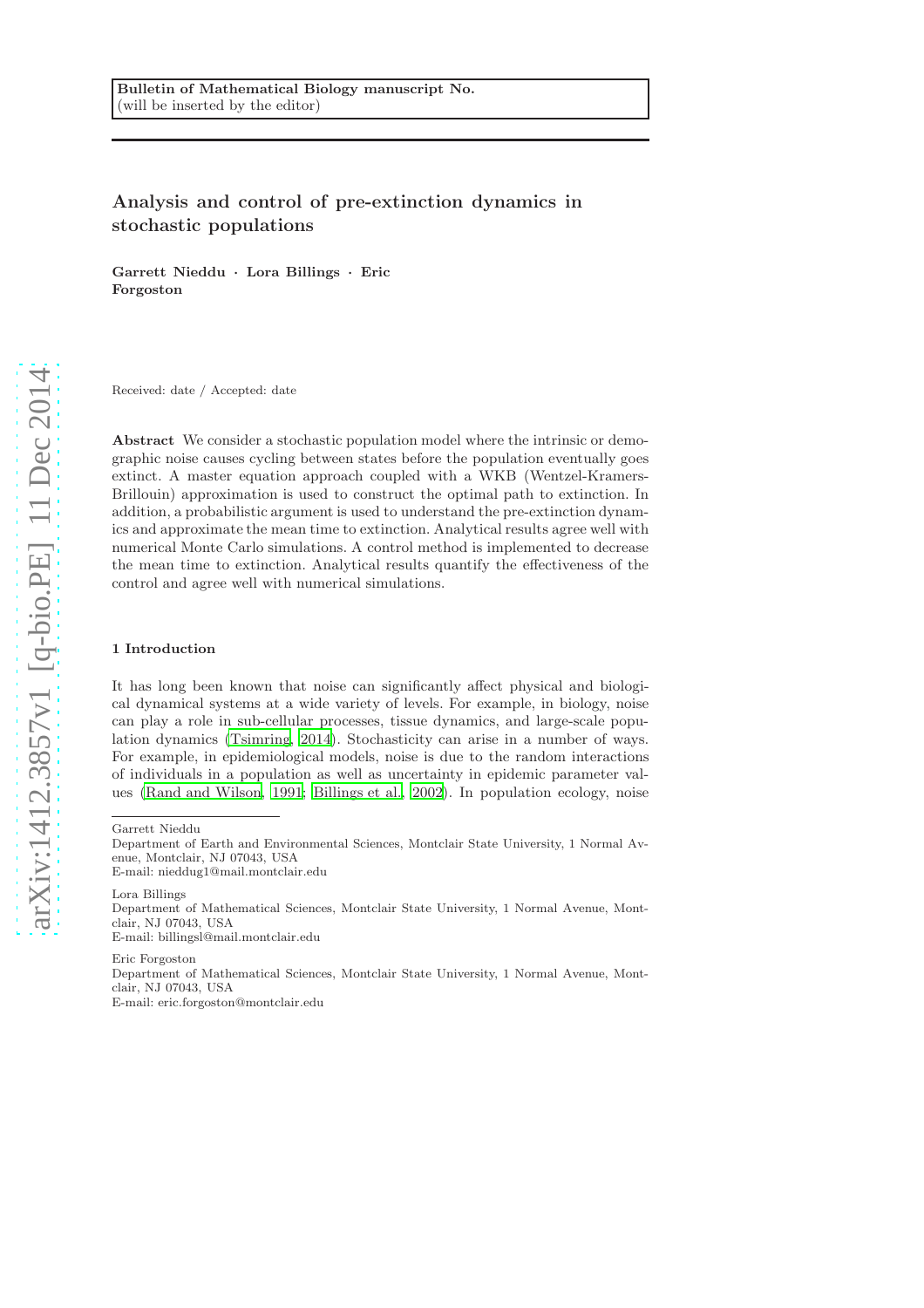

<span id="page-1-0"></span>Fig. 1 Population density fluctuations of Lepidoptera feeding on larch foliage in the Oberengadin Valley of Switzerland. Data from [\(Baranchikov et al.,](#page-15-2) [1991\)](#page-15-2) reported as the natural logarithm of numbers per 1000 kg of larch foliage: (a) Exapate duratella (Tortricidae) and (b) Teleia saltuum (Gelechidae).

may be the result of environmental factors including climatic effects, natural enemies, or inter-specific competition, or may be due to demography [\(Coulson et al.,](#page-15-3) [2004\)](#page-15-3).

Stochasticity manifests itself as either external or internal noise. External noise comes from a source outside the system being considered (e.g the growth of a species under climatic effects), and often is modeled by replacing an external parameter with a random process. Internal noise is inherent in the system itself and is caused by the random interactions of discrete particles (e.g. individuals in a population). In this article, we are interested in the dynamics of an isolated singlespecies population undergoing a set of random gain-loss processes that simulate births and deaths. Thus, in this particular case, the internal noise of the population model is demographic noise. Mathematically, the effects of these random interactions are described using a master equation [\(van Kampen](#page-16-1), [2007\)](#page-16-1). Small fluctuations captured in this modeling approach may act as an effective force that drives the population to extinction [\(Assaf and Meerson](#page-15-4), [2010\)](#page-15-4). While population extinction is assumed to be a rare event, we can study these models to theoretically understand pre-extinction dynamics and extinction risk.

Extinction risk is an important question in both population dynamics [\(Thomas et al.,](#page-16-2) [2004\)](#page-16-2) and ecological community dynamics [\(Ebenman and Jonsson, 2005\)](#page-15-5). For single populations, it has long been recognized that extinction risk is dependent on the carrying capacity of the model [\(Leigh, 1981;](#page-15-6) [Lande, 1993\)](#page-15-7). Mathematically, the carrying capacity is a positive stable equilibrium in the deterministic model. In this paper, we consider a population with multiple deterministic stable equilibria where the population size can stochastically fluctuate between these states. One such example can be found in the data of forest Lepidoptera [\(Baranchikov et al.,](#page-15-2) [1991\)](#page-15-2) as shown in Fig. [1.](#page-1-0) The drastic population shifts are attributed to a mix of parasitoids, viral outbreak among the moths, and the quality of the available foliage [\(Berryman, 1996\)](#page-15-8). Figure [1\(](#page-1-0)a) shows that the fluctuations may be regu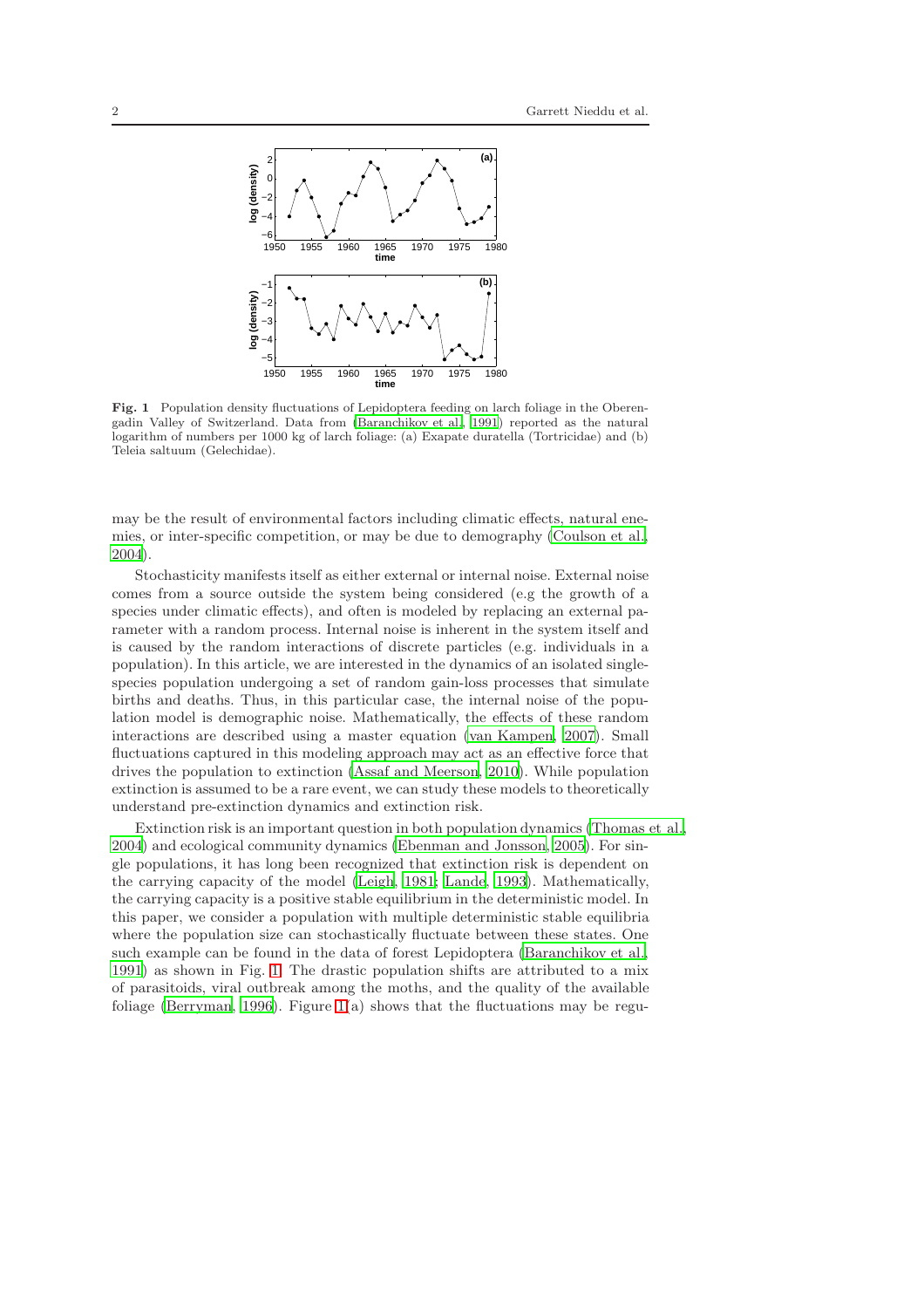lar, although they are not seasonal, while Fig. [1\(](#page-1-0)b) shows a switch between two states, with vastly different residence times in each state. Similar fluctuations are observed in the context of human physiology. For example, neural switching and enzyme level cycling are explored in [\(Elf and Ehrenberg](#page-15-9), [2004;](#page-15-9) [Berndt et al., 2009;](#page-15-10) [Samoilov et al.](#page-15-11), [2005\)](#page-15-11). Regardless of the specific context, it is useful to increase our understanding of pre-extinction dynamics, as well as the mean time to extinction and the path that optimizes the probability of extinction.

In this article, we explore all of these features for a stochastic model that exhibits extinction and for a stochastic model that exhibits pre-extinction cycling that serves to delay the extinction event. The layout for the article is as follows. Section [2](#page-2-0) presents the master equation formalism needed to investigate demographic noise in population models and the general method to find the mean time to extinction. A simple population model exhibiting extinction is presented in Section [3.](#page-5-0) It provides an example of the analytical and numerical methods used to find the mean time to extinction. Pre-extinction cycling is considered in Section [4](#page-7-0) and the probabilistic result used to describe pre-extinction dynamics is derived. A control term is introduced in Section [5](#page-12-0) to increase the rate of extinction in the model. The methods from the previous sections are used to quantify the effects of the control. In the last section, we generalize these results and give a brief discussion.

#### <span id="page-2-0"></span>2 General Theory

### 2.1 Master Equation Formalism

As mentioned in the introduction, to study the effects of internal noise on the dynamics of a population, a stochastic model must be considered. If the transitions between states are short and uncorrelated, the system is a Markov process and the evolution of the probability is described by a master equation. In the master equation formulation, the probability of the system taking on a particular state  $X$ (number of agents), at a given time t, is described by  $\rho(X, t)$ . Let  $W(X; r)$  represent the transition rate from a state X to  $X + r$ , where r can be a positive or negative integer. In this case the time evolution of  $\rho(X, t)$  can be written as [\(van Kampen,](#page-16-1) [2007\)](#page-16-1):

<span id="page-2-2"></span>
$$
\frac{d\rho(X,t)}{dt} = \sum_{r} \left[ W(X-r;r)\rho(X-r,t) - W(X;r)\rho(X,t) \right]. \tag{1}
$$

We introduce a rescaled coordinate  $x = X/K$ , where K is the large parameter of the problem. The transition rates are represented as the following expansion in  $K$ :

<span id="page-2-3"></span>
$$
W(X; r) \equiv W(Kx; r) = Kw_r(x) + u_r(x) + \mathcal{O}(1/K),
$$
\n<sup>(2)</sup>

where  $x = \mathcal{O}(1)$ , and  $w_r(x)$  and  $u_r(x)$  also are  $\mathcal{O}(1)$ .

For  $K \gg 1$  the WKB (Wentzel-Kramers-Brillouin) approximation for the scaled master equation can be used [\(Kubo et al.](#page-15-12), [1973;](#page-15-12) [Gang](#page-15-13), [1987;](#page-15-13) [Dykman et al.](#page-15-14), [1994;](#page-15-14) [Elgart and Kamenev, 2004;](#page-15-15) [Kessler and Shnerb](#page-15-16), [2007;](#page-15-16) [Forgoston et al., 2011](#page-15-17); [Schwartz et al.](#page-15-18), [2011\)](#page-15-18). Accordingly, we look for the probability distribution in the form of the WKB ansatz

<span id="page-2-1"></span>
$$
\rho(x,t) = \exp(-K\mathcal{S}(x,t)),\tag{3}
$$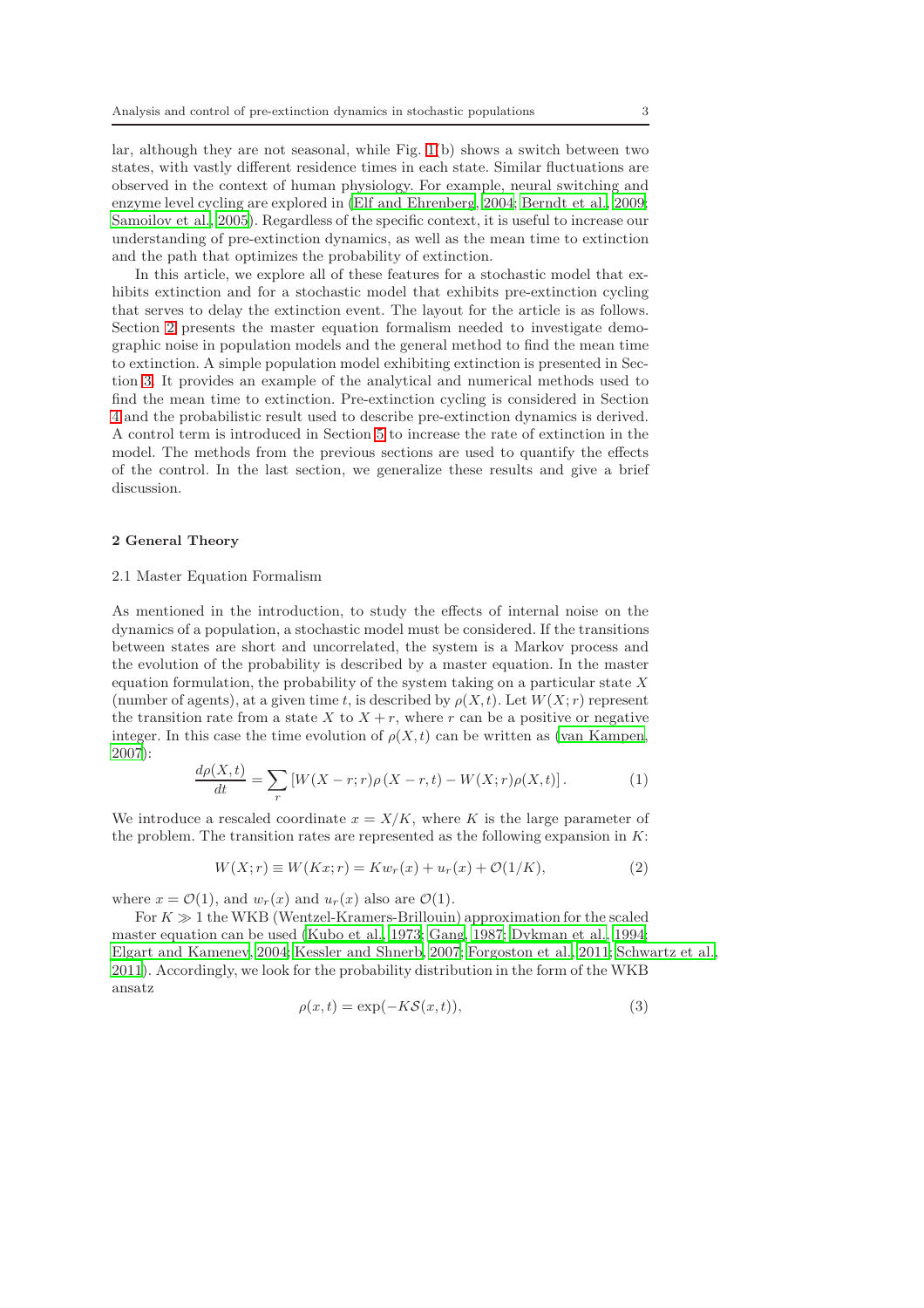where  $S(x, t)$  is a function known as the action.

We substitute Eq. [\(3\)](#page-2-1) into the scaled master equation which contains terms with the form  $w_r(x - r/K)$  and  $S(x - r/K, t)$ , where  $r/K$  is small. By performing a Taylor series expansion of these functions of  $x - r/K$ , one arrives at the leading order Hamilton-Jacobi equation  $\mathcal{H}(x, p) = 0$ , where

<span id="page-3-0"></span>
$$
\mathcal{H}(x,p) = \sum_{r} w_r(x) \left( \exp(pr) - 1 \right) \tag{4}
$$

is the effective Hamiltonian, where  $p$  is the conjugate momentum and is defined as  $p = dS/dx$ . In this article, we are interested in the special case of a single step process, for which the only values of r are  $+1$  and  $-1$ . The Hamiltonian for a single step process will have the general form

$$
\mathcal{H}(x, p) = w_1(x) (\exp(p) - 1) + w_{-1}(x) (\exp(-p) - 1).
$$
 (5)

From the Hamiltonian in Eq. [\(4\)](#page-3-0), one can easily derive Hamilton's equations

<span id="page-3-1"></span>
$$
\dot{x} = \frac{\partial \mathcal{H}(x, p)}{\partial p}, \qquad \dot{p} = -\frac{\partial \mathcal{H}(x, p)}{\partial x}.
$$
 (6)

The x dynamics along the  $p = 0$  deterministic line can be described by the equation

<span id="page-3-2"></span>
$$
\dot{x} = \left. \frac{\partial \mathcal{H}(x, p)}{\partial p} \right|_{p=0} = \sum_{r} rw_r(x),\tag{7}
$$

which is simply the rescaled mean-field rate equation associated with the deterministic problem. For a single step process, this simplifies to  $\dot{x} = w_1(x) - w_{-1}(x)$ .

### 2.2 Mean Time to Extinction

We are interested in how intrinsic noise can cause extinction events of long-lived stochastic populations. In this article, the extinct state  $x_0$  is an attracting point of the deterministic mean-field equation. Furthermore, there is an intermediate repelling point  $x = x_1$  between the attracting extinct state and another attracting point  $x = x_2$ . This scenario can be visualized in Fig. [2](#page-4-0) and corresponds to a scenario B extinction as explored in [\(Assaf and Meerson, 2010\)](#page-15-4).

In this extinction scenario, the most probable path to extinction, or optimal path to extinction, is composed of two segments. The first segment is a heteroclinic trajectory with non-zero momentum that connects the equilibrium point  $(x, p) = (x_2, 0)$ , where  $x_2$  is an attracting fixed point of the deterministic meanfield equation, with an intermediate equilibrium point  $(x, p) = (x_1, 0)$ , where  $x_1$  is a repelling fixed point of the deterministic mean-field equation. The second segment consists of the segment along  $p = 0$  from  $x_1$  to the extinct state  $x_0$ .

The optimal path to extinction  $p_{opt}(x)$  between  $(x_2, 0)$  and  $(x_1, 0)$  is a zero energy phase trajectory of the Hamiltonian given by Eq. [\(4\)](#page-3-0). In a single step process, the optimal path will always have the general form

$$
p_{opt}(x) = \ln(w_{-1}(x)/w_1(x)).
$$
\n(8)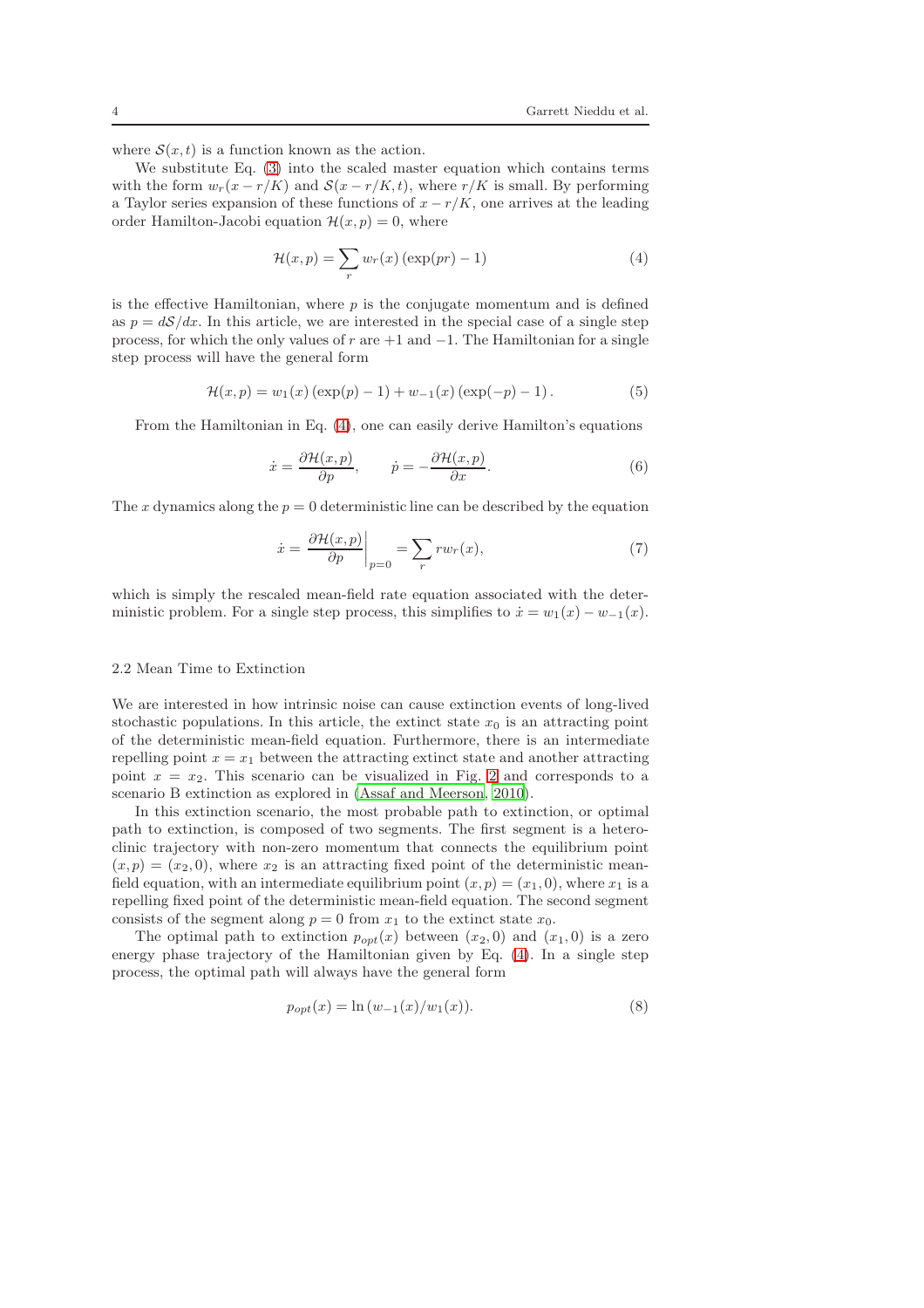

<span id="page-4-0"></span>Fig. 2 Zero-energy trajectories  $p = 0$ ,  $x = 0$ , and  $p_{opt}(x)$  of the Hamiltonian for the stochastic Allee population model given by Eq. [\(13\)](#page-5-1). The optimal path to extinction (blue curve) consists of the heteroclinic trajectory  $p_{opt}(x)$  (Eq. [\(16\)](#page-6-0)) connecting  $x_2$  to  $x_1$ , and the  $p = 0$  line from  $x_1$  to the extinct state  $x_0$ .

Using the definition of the conjugate momentum  $p = dS/dx$ , the action  $S_{opt}$  along the optimal path  $p_{opt}(x)$  is given by

$$
S_{opt} = \int_{x_2}^{x_1} p_{opt}(x) dx.
$$
 (9)

Therefore, the mean time to extinction (MTE) to escape from  $(x_2, 0)$  and arrive at  $(x_1, 0)$  can be approximated by

$$
\tau = B \exp(K\mathcal{S}_{opt}),\tag{10}
$$

where  $B$  is a prefactor that depends on the system parameters and on the population size. An accurate approximation of the MTE depends on obtaining B.

To capture the deterministic contribution from  $x_1$  to  $x_0$  in the MTE approximation, we include the prefactor derived in [\(Assaf and Meerson, 2010](#page-15-4)). Specifically, the following equation is the general form of the MTE for a single-step scenario B extinction from  $x_2$  to  $x_0$ :

<span id="page-4-1"></span>
$$
\tau_{20} = \frac{2\pi \exp\left(\int_{x_1}^{x_2} \left(\frac{u_1(x)}{w_1(x)} - \frac{u_{-1}(x)}{w_{-1}(x)}\right) dx\right)}{w_1(x_2)\sqrt{|p'_{opt}(x_1)|p'_{opt}(x_2)}} \exp\left(K \int_{x_2}^{x_1} \ln\left(\frac{w_{-1}(x)}{w_1(x)}\right) dx\right).
$$
 (11)

Note that we will use the general notation  $\tau_{ij}$  to identify the function  $\tau_{ij}(x_i, x_{(i+j)/2})$ that provides the escape time from state  $x_i$  to state  $x_j$ . In the case that  $i = 2$  and  $j = 0$ , then one recovers Eq. [\(11\)](#page-4-1). It is worth noting that the derivation of Eq. (11) involves matching the solution from  $x_2$  to  $x_1$  asymptotically with the deterministic solution from  $x_1$  to  $x_0$ . Because this latter solution is associated with  $p = 0$ , its final form does not involve an integral from  $x_1$  to  $x_0$ . Nevertheless, the deterministic contribution is in fact included in Eq. [\(11\)](#page-4-1).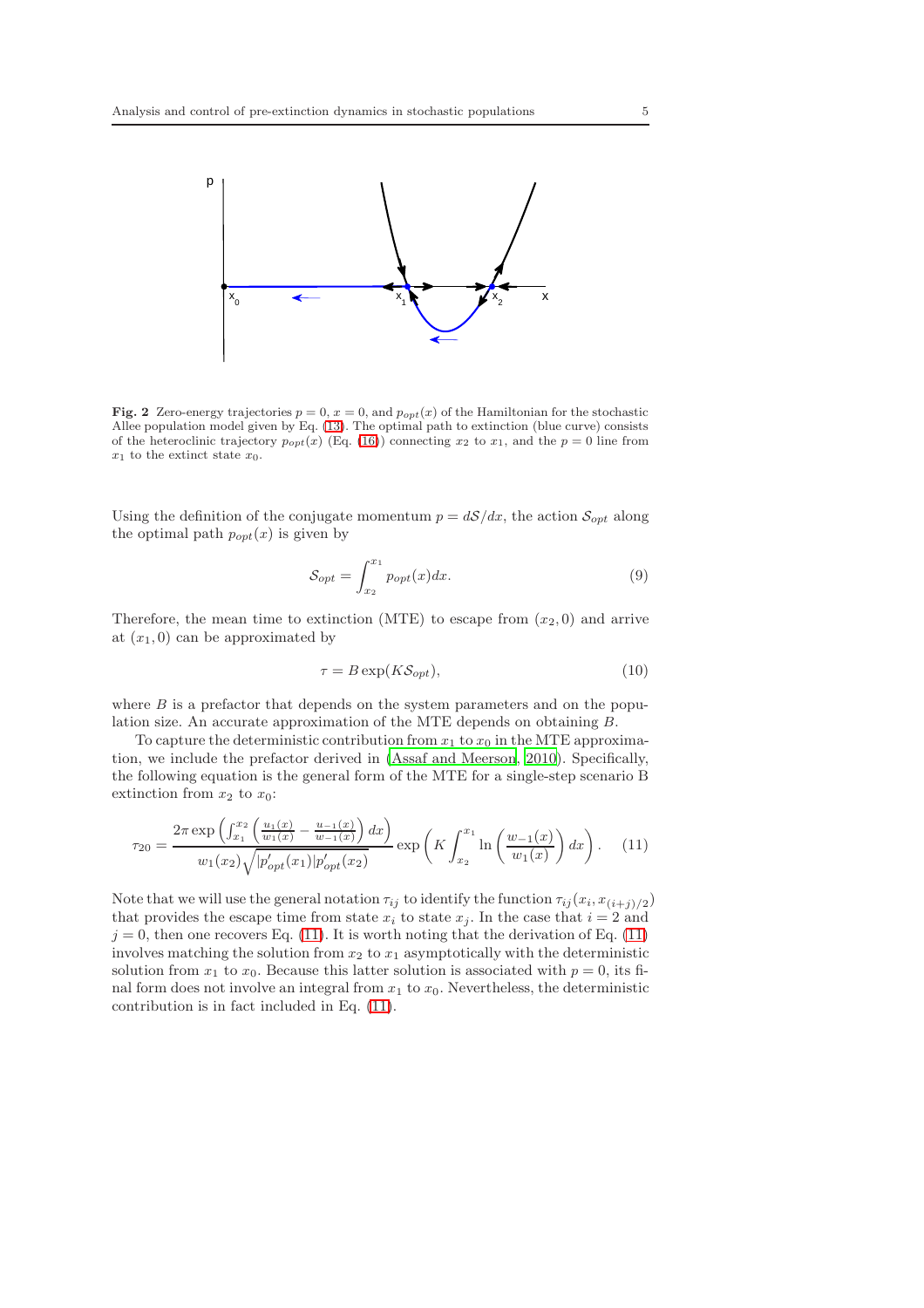#### <span id="page-5-0"></span>3 An example of extinction

To illustrate the analytical methods described in Sec. [2,](#page-2-0) we consider an example where the local dynamics of a population exhibit the Allee effect. The Allee effect is seen in animal populations that benefit from conspecific cooperation. These populations tend to perform better in larger numbers. In fact, there is evidence that larger populations are more capable of avoiding predation, can reproduce faster, and are better able to resist toxic environmental conditions [\(Allee, 1931;](#page-14-0) [Lidicker Jr, 2010\)](#page-15-19). On the other hand, the growth rate is negative for low densities. Therefore the dynamics are bistable and the population will tend towards a positive state, referred to as the carrying capacity, or an extinct state depending on the initial population. A simple deterministic mathematical model demonstrating the Allee effect can be written as  $\dot{x} = f(x)$ , where  $f(x)$  is a cubic polynomial. Using the notation used in Fig. [2,](#page-4-0) we could write  $f(x) = x(x-x_1)(x-x_2)$ . The corresponding stochastic population model is represented by the following transition processes and associated rates  $W(X; r)$ .

| Transition                                      | W(X; r)                             |
|-------------------------------------------------|-------------------------------------|
| $X \stackrel{\mu}{\longrightarrow} \varnothing$ | $\mu X$ ,                           |
| $2X \stackrel{\lambda/K}{\longrightarrow} 3X$   | $\lambda \frac{X(X-1)}{2K}$         |
| $3X \stackrel{\sigma/K^2}{\longrightarrow} 2X$  | $\sigma \frac{X(X-1)(X-2)}{eK^2}$ . |

The first two transitions are required to capture the Allee effect. The death rate of a low-density population is given by  $\mu$ , and the growth rate of the population when the density is large enough is given by  $\lambda$ . The negative growth rate for an overcrowded population is provided by  $\sigma$ , and K is the carrying capacity of the population.

As described in Sec. [2,](#page-2-0) the transition processes and their associated rates are used to formulate the master equation given by Eq. [\(1\)](#page-2-2). In this particular example, all of the transitions are single-step transitions. Therefore, the increment  $r$  only takes on the values of  $\pm 1$ . The scaled transition rates in Eq. [\(2\)](#page-2-3) are given as

<span id="page-5-2"></span>
$$
w_1(x) = \frac{\lambda x^2}{2}, \qquad w_{-1}(x) = \mu x + \frac{\sigma x^3}{6},
$$
  

$$
u_1(x) = -\frac{\lambda x}{2}, \qquad u_{-1}(x) = -\frac{\sigma x^2}{2}.
$$
 (12)

Substitution of Eq. [\(12\)](#page-5-2) into Eq. [\(4\)](#page-3-0) leads to the following Hamiltonian:

<span id="page-5-1"></span>
$$
\mathcal{H}(x,p) = \frac{\lambda x^2}{2}(e^p - 1) + \left(\mu x + \frac{\sigma x^3}{6}\right)(e^{-p} - 1).
$$
 (13)

Taking derivatives of Eq. [\(13\)](#page-5-1) with respect to p and  $x$  (Eq. [\(6\)](#page-3-1)) lead to the following system of Hamilton's equations:

<span id="page-5-3"></span>
$$
\dot{x} = \frac{\lambda x^2}{2} e^p - \left(\mu x + \frac{\sigma x^3}{6}\right) e^{-p} \tag{14}
$$

$$
\dot{p} = -\lambda x (e^p - 1) - \left(\mu + \frac{\sigma x^2}{2}\right) (e^{-p} - 1).
$$
 (15)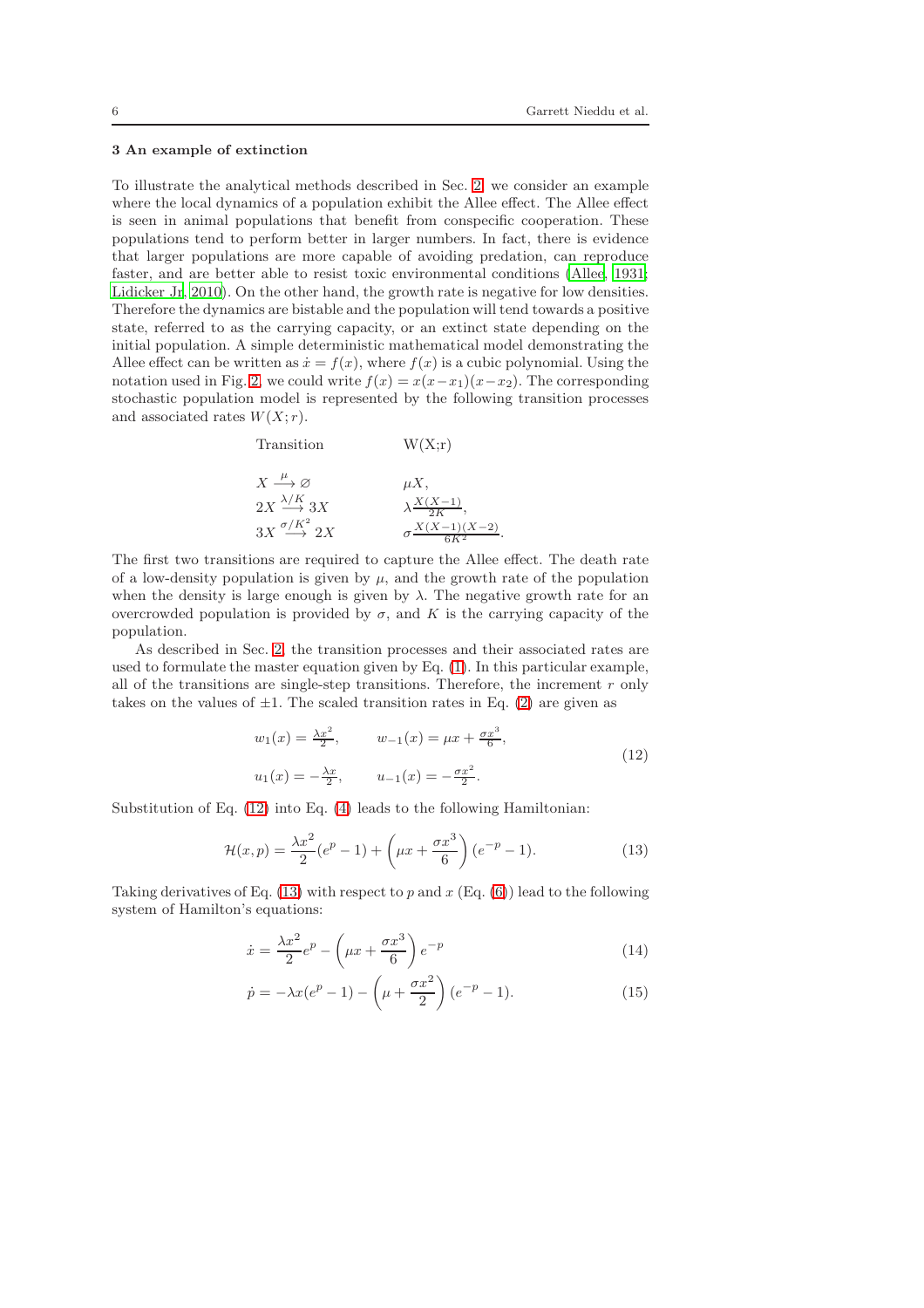

<span id="page-6-2"></span>Fig. 3 A single realization exhibiting extinction in the stochastic Allee population model. The non-zero deterministic stable state is shown by the green line, while the deterministic unstable state is shown by the red dashed line. The parameter values are  $\mu = 0.2$ ,  $\sigma = 3.0$ ,  $\lambda = 1.425$ , and  $K = 100$ .

By setting the Hamiltonian in Eq.  $(13)$  equal to zero and solving for p and x it is possible to find three zero-energy phase trajectories. The solutions are  $x = 0$ , the extinction line;  $p = 0$ , the deterministic line and

<span id="page-6-0"></span>
$$
p_{opt}(x) = \ln\left(\frac{6\mu + \sigma x^2}{3\lambda x}\right),\tag{16}
$$

the optimal path to extinction. These solutions are shown in Fig. [2.](#page-4-0)

Using Eq. [\(7\)](#page-3-2) we can recover the deterministic mean-field equation by substituting  $p = 0$  into Eq. [\(14\)](#page-5-3) to obtain

<span id="page-6-1"></span>
$$
\dot{x} = -\frac{\sigma}{6}x^3 + \frac{\lambda}{2}x^2 - \mu x.
$$
 (17)

Equation [\(17\)](#page-6-1) has three steady states: the extinct state  $x_0 = 0$ , and two non-zero states

$$
x_{1,2} = \frac{3\lambda \pm \sqrt{9\lambda^2 - 24\sigma\mu}}{2\sigma}.
$$
\n(18)

In the deterministic model exhibiting the Allee effect (Eq. [\(17\)](#page-6-1)),  $x_1$  is an unstable steady state that functions as a threshold. For initial conditions whose value lies between  $x_1$  and  $x_2$ , the deterministic solution will increase to  $x_2$ , which is a stable steady state. For initial conditions whose value is less than  $x_1$ , the deterministic solution will decrease to the stable extinct steady state  $x_0$ .

However, when intrinsic noise is considered and one performs the analysis described in Sec. [2,](#page-2-0) then the steady states of Hamilton's equations will be twodimensional with both  $p$  and  $x$  components. Furthermore, it is easy to show that each of the steady states of the stochastic Allee model will be saddle points, as shown in Fig. [2.](#page-4-0) Figure [2](#page-4-0) shows that starting from  $x_2$ , the optimal path to extinction consists of first traveling along the blue heteroclinic trajectory  $p_{opt}(x)$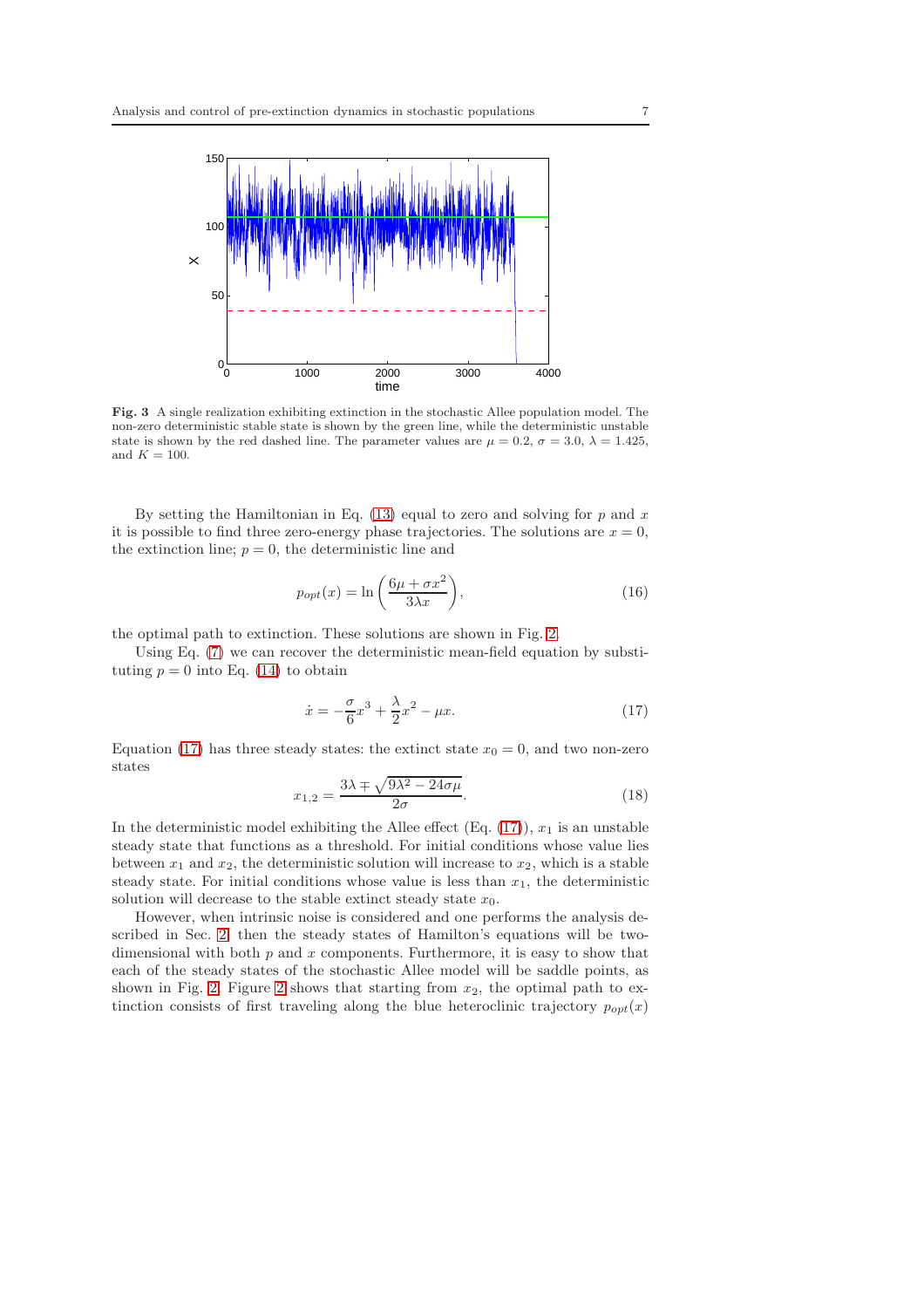

<span id="page-7-1"></span>Fig. 4 Mean time to extinction for the stochastic Allee population model with an initial population given by  $X_2$ . The curves are found using the analytical approximation given by Eq. [\(11\)](#page-4-1), and the symbols represent the corresponding numerical simulation results. The numerical results are based on 10,000 realizations with  $\mu = 0.2$  and  $K = 100$  as  $\sigma$  and  $\lambda$  are varied.

connecting  $x_2$  to  $x_1$ , followed by traveling along the  $p = 0$  line from  $x_1$  to the extinct state  $x_0$ .

The analytical MTE is found using Eq. [\(11\)](#page-4-1) and is confirmed using numerical simulations. A Monte Carlo algorithm [\(Gillespie, 1976\)](#page-15-20) is used to evolve the population in time, and Fig. [3](#page-6-2) shows an example of one stochastic realization. Figure [3](#page-6-2) shows that the population persists for a very long time near the  $X_2$  state (deterministically stable) but eventually the noise causes the population to go extinct. By numerically computing thousands of stochastic realizations and the associated extinction times, one can calculate the MTE. Figure [4](#page-7-1) shows the comparison between the analytical and the numerical mean time to extinction as a function of λ for various choices of σ. Each numerical result is based on 10,000 Monte Carlo simulations, and the agreement is excellent.

## <span id="page-7-0"></span>4 Extinction with Cycling

In the previous section, we saw that there were three steady states associated with the deterministic Allee model, two of which were stable (a non-zero carrying capacity and the extinct state) and one of which was unstable (a threshold state). Additionally, we saw that for the stochastic Allee model, the population fluctuated for a long period of time about one of the deterministically stable states before stochastically switching to the extinct state. There are many models whose deterministic mean-field equation has multiple non-zero stable steady states. In these cases, the population can switch between these different population levels repeatedly before going extinct. As an example, Fig. [5](#page-8-0) shows a flowchart with stable states located at  $x_0$  (the extinct state),  $x_2$ , and  $x_4$ . In this example, there are two unstable states at  $x_1$  and  $x_3$  (not shown). One can see from Fig. [5](#page-8-0) that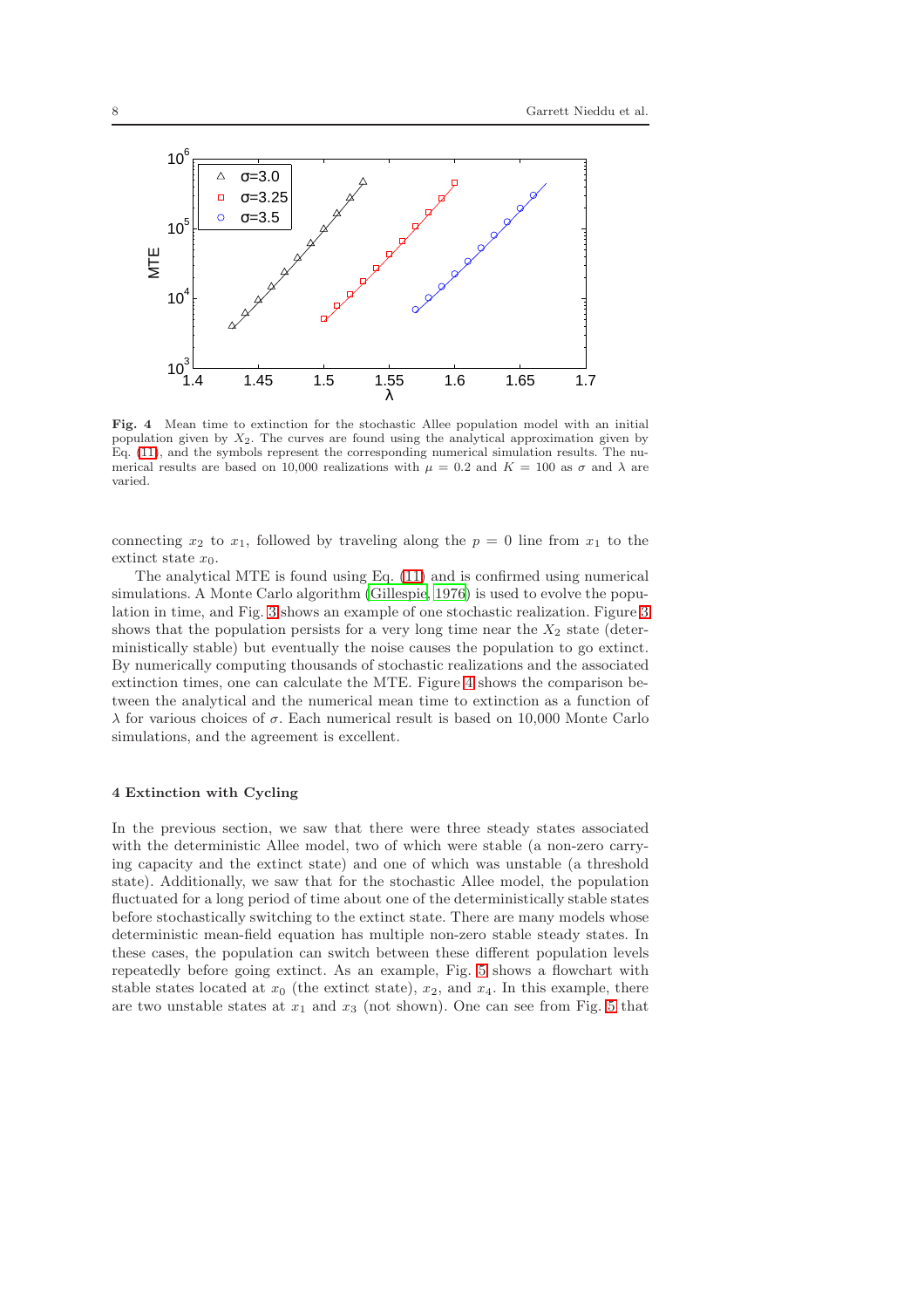

<span id="page-8-0"></span>Fig. 5 Flowchart for a model whose deterministic mean-field equation has multiple non-zero stable steady states. The stable states are located at  $x_0$  (the extinct state),  $x_2$ , and  $x_4$ . There are two unstable states at  $x_1$  and  $x_3$  (not shown). The population may stochastically cycle multiple times from  $x_2$  to  $x_4$  and back to  $x_2$  before eventually transitioning to the  $x_0$  extinct state.

the population may stochastically cycle multiple times from  $x_2$  to  $x_4$  and back to  $x_2$  before eventually transitioning to the  $x_0$  extinct state. In this section, we investigate a population's MTE when cycling occurs as a pre-extinction event. Furthermore, we derive a new analytical result for the mean time to extinction by considering the probability of stochastic switching events and their associated transition times. This is one of the main results of this article.

#### 4.1 An example of population cycling

It is straightforward to extend the Allee model of Sec. [3](#page-5-0) to a model whose deterministic mean-field equation is a quintic polynomial with five steady states, three of which are stable. The stochastic version of this new model will exhibit pre-extinction cycling as previously discussed. This stochastic population model is represented by the following transition processes and associated rates  $W(X; r)$ .

transition

\n
$$
W(X;r)
$$
\n
$$
X \xrightarrow{\mu} \varnothing
$$
\n
$$
2X \xrightarrow{\lambda/K} 3X
$$
\n
$$
3X \xrightarrow{\sigma/K^{2}} 2X
$$
\n
$$
4X \xrightarrow{\alpha/K^{3}} 5X
$$
\n
$$
5X \xrightarrow{\beta/K^{4}} 4X
$$
\n
$$
3X \xrightarrow{\sigma X(X-1)(X-2)}
$$
\n
$$
3X \xrightarrow{\alpha/K^{2}} 2X
$$
\n
$$
\alpha \frac{X(X-1)(X-2)(X-3)}{6K^{2}},
$$
\n
$$
\beta \frac{X(X-1)(X-2)(X-3)(X-4)}{120K^{4}}.
$$

The first three events are the same as found in the stochastic Allee model in Sec. [3](#page-5-0) and allow for fluctuations around a population level before going extinct. The two new events with their associated positive  $(\alpha)$  and negative  $(\beta)$  growth rates allow for fluctuations around a second population level as well as cycling between the two population levels before going extinct.

As described in Sec. [2,](#page-2-0) the transition processes and their associated rates are used to formulate the master equation given by Eq. [\(1\)](#page-2-2). Note that the transitions are single-step because the increment r only takes on the values of  $\pm 1$ . Therefore,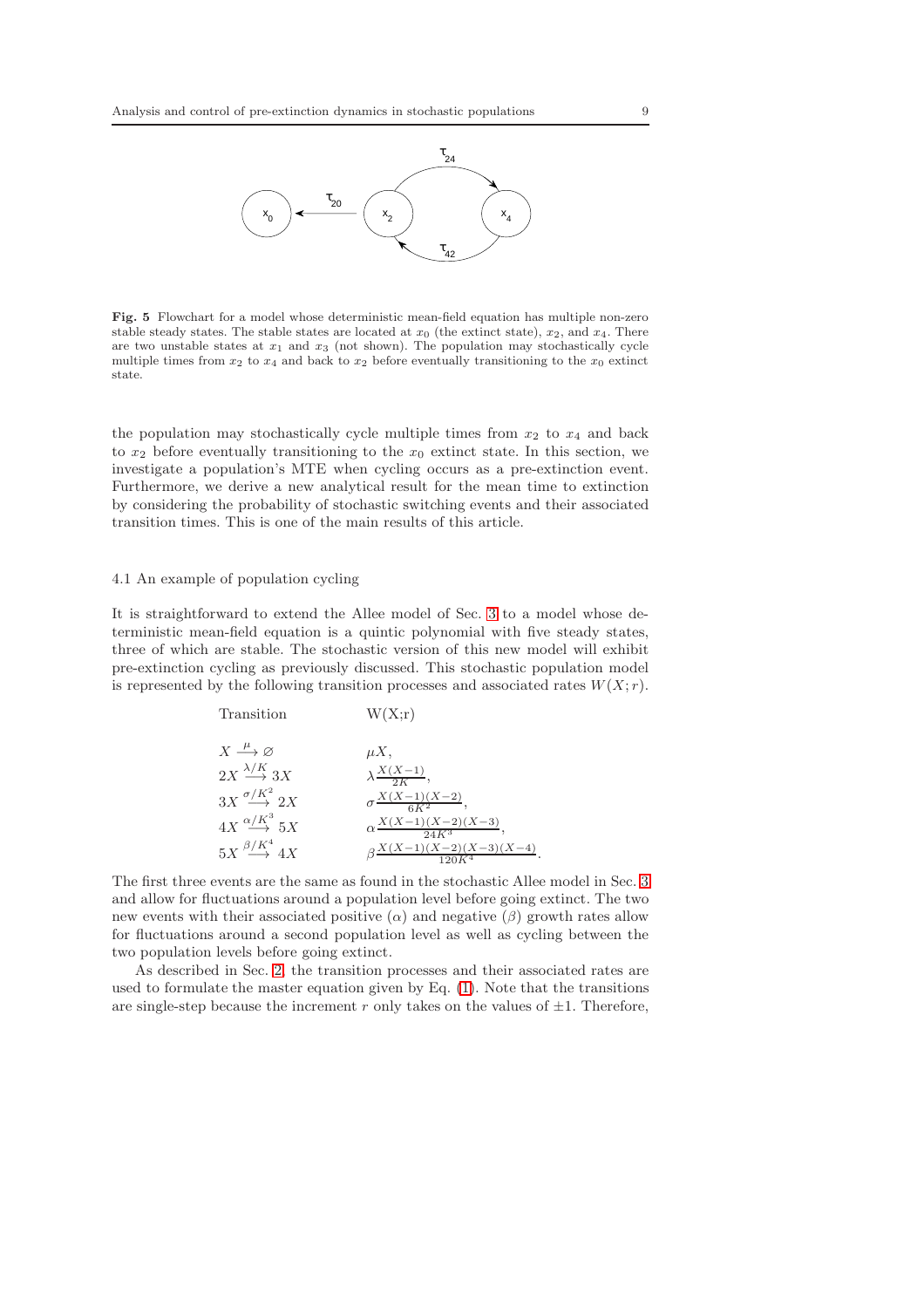the scaled transition rates  $w_r(x)$  and  $u_r(x)$  in Eq. [\(2\)](#page-2-3) are given as

<span id="page-9-0"></span>
$$
w_1(x) = \frac{\lambda x^2}{2} + \frac{\alpha x^4}{24}, \qquad w_{-1}(x) = \mu x + \frac{\sigma x^3}{6} + \frac{\beta x^5}{120},
$$
  

$$
u_1(x) = -\frac{\lambda x}{2} - \frac{\alpha x^3}{4}, \qquad u_{-1}(x) = -\frac{\sigma x^2}{2} - \frac{\beta x^4}{12}.
$$
 (19)

Substitution of Eq. [\(19\)](#page-9-0) into Eq. [\(4\)](#page-3-0) leads to the following Hamiltonian:

<span id="page-9-1"></span>
$$
\mathcal{H}(x,p) = \left(\frac{\lambda x^2}{2} + \frac{\alpha x^4}{24}\right)(e^p - 1) + \left(\mu x + \frac{\sigma x^3}{6} + \frac{\beta x^5}{120}\right)\left(e^{-p} - 1\right). \tag{20}
$$

Taking derivatives of Eq. [\(20\)](#page-9-1) with respect to p and  $x$  (Eq. [\(6\)](#page-3-1)) lead to the following system of Hamilton's equations:

<span id="page-9-2"></span>
$$
\dot{x} = \left(\frac{\lambda x^2}{2} + \frac{\alpha x^4}{24}\right)e^p - \left(\mu x + \frac{\sigma x^3}{6} + \frac{\beta x^5}{120}\right)e^{-p},\tag{21}
$$

$$
\dot{p} = -\left(\lambda x + \frac{\alpha x^3}{6}\right)(e^p - 1) - \left(\mu + \frac{\sigma x^2}{2} + \frac{\beta x^4}{24}\right)\left(e^{-p} - 1\right). \tag{22}
$$

Once again, by setting the Hamiltonian in Eq. [\(20\)](#page-9-1) equal to zero and solving for p and x it is possible to find the zero-energy phase trajectories to be  $x = 0$ , the extinction line;  $p = 0$ , the deterministic line and

<span id="page-9-4"></span>
$$
p_{opt}(x) = \ln\left(\frac{120\mu + 20\sigma x^2 + \beta x^4}{5x\left(\alpha x^2 + 12\lambda\right)}\right),\tag{23}
$$

the optimal path to extinction. The  $p = 0$  and  $p_{opt}(x)$  solutions found using Eq.  $(20)$  are shown in Fig. [6.](#page-10-0) Using Eq.  $(7)$  we can recover the deterministic mean-field equation by substituting  $p = 0$  into Eq. [\(21\)](#page-9-2) to obtain

<span id="page-9-3"></span>
$$
\dot{x} = -\frac{\beta}{120}x^5 + \frac{\alpha}{24}x^4 - \frac{\sigma}{6}x^3 + \frac{\lambda}{2}x^2 - \mu x.
$$
 (24)

Equation [\(24\)](#page-9-3) has five steady states: the extinct state  $x_0 = 0$ , and four non-zero states, two of which are stable and two of which are unstable. In the deterministic model given by Eq.  $(24)$ ,  $x_1$  and  $x_3$  are unstable states. For initial conditions whose value lies between  $x_1$  and  $x_2$ , the deterministic solution will increase to  $x_2$ , which is a stable steady state. For initial conditions whose value is less than  $x_1$ , the deterministic solution will decrease to the stable extinct steady state  $x_0$ . Similarly, when initial conditions have a value between  $x_3$  and  $x_4$ , the deterministic solution will increase to  $x_4$ , which is a stable steady state. When initial conditions have a value between  $x_3$  and  $x_2$ , the deterministic solution will decrease to the stable steady state  $x_2$ .

As we have already seen in the previous section, the inclusion of intrinsic noise in the model leads to the steady states of Hamilton's equations being twodimensional with both  $p$  and  $x$  components. Furthermore, the steady states of the stochastic cycling model will be saddle points, as seen in Fig. [6.](#page-10-0) Figure [6](#page-10-0) shows that starting from  $x_2$  there is a choice to be made: 1) the population could go extinct by traveling along the blue path, which is the heteroclinic trajectory connecting  $x_2$  to  $x_1$ , followed by traveling along the  $p = 0$  line from  $x_1$  to the extinct state  $x_0$ , much like what happens in the stochastic Allee model; or 2) the population could cycle to  $x_4$  and back by traveling along the red path and then the green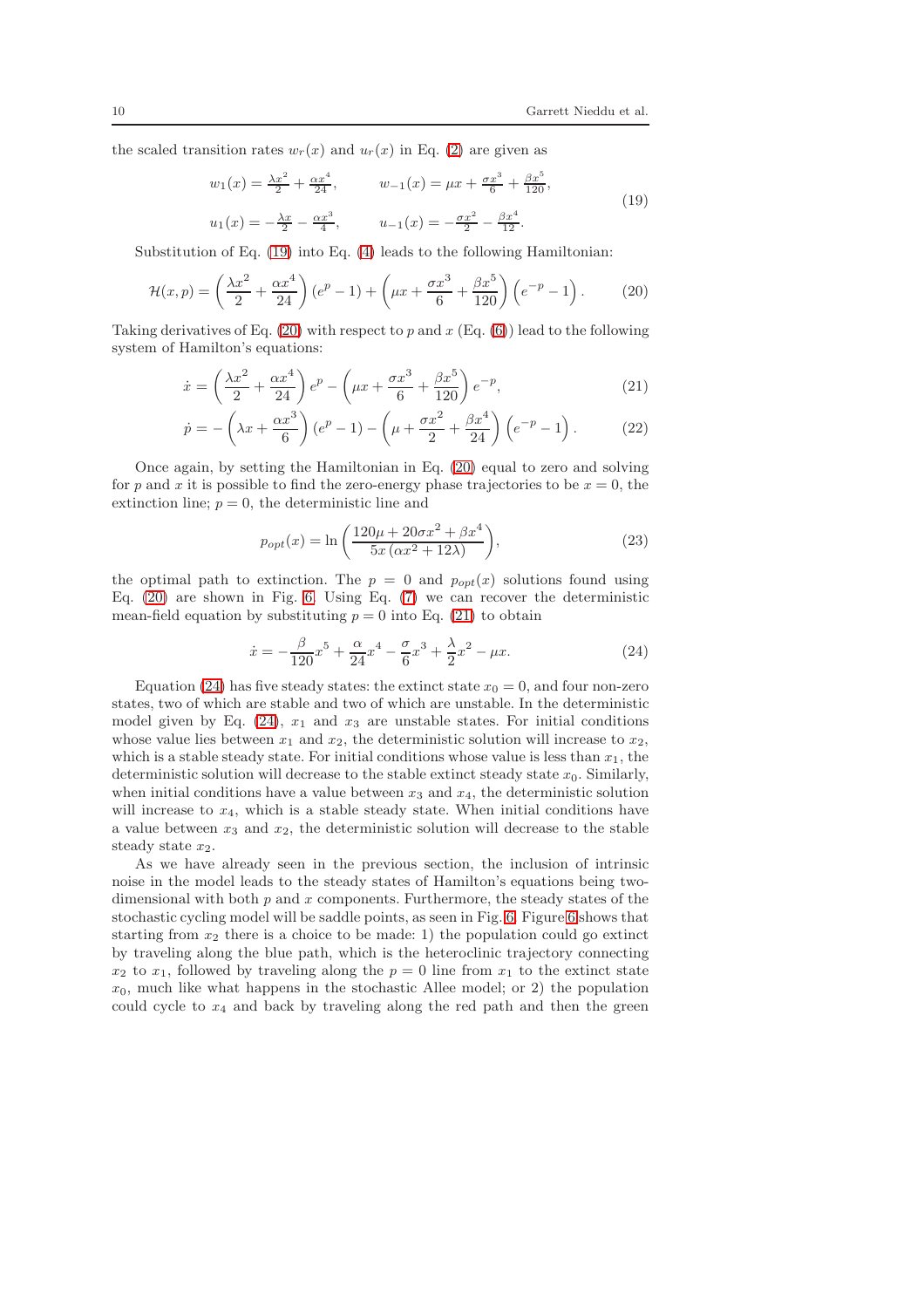

<span id="page-10-0"></span>Fig. 6 Zero-energy trajectories of the Hamiltonian for the stochastic Allee population model given by Eq. [\(20\)](#page-9-1). The optimal path of transitioning from one state to another is given by  $p = 0$ or  $p_{opt}(x)$  (Eq. [\(23\)](#page-9-4)). A cycling path (red and green) consists of the heteroclinic trajectory connecting  $x_2$  to  $x_3$  (red) and the  $p = 0$  line from  $x_3$  to  $x_4$  (red), followed by the heteroclinic trajectory connecting  $x_4$  to  $x_3$  (green) and the  $p = 0$  line from  $x_3$  to  $x_2$  (green). The optimal path to extinction consists of the heteroclinic trajectory from  $x_2$  to  $x_1$  (blue) and the  $p = 0$ line from  $x_1$  to  $x_0$  (blue).

path, which includes two stochastic escapes. First, the population travels along the heteroclinic trajectory connecting  $x_2$  to  $x_3$ , followed by traveling along the  $p = 0$  line from  $x_3$  to  $x_4$ . After fluctuating for some time about  $x_4$ , the population returns to  $x_2$  by traveling along the heteroclinic trajectory from  $x_4$  to  $x_3$ , followed by traveling along the  $p = 0$  line from  $x_3$  to  $x_2$ .

A Monte Carlo algorithm [\(Gillespie, 1976](#page-15-20)) is used to evolve the population in time, and Fig. [7](#page-11-0) shows one stochastic realization. Figure [7](#page-11-0) shows multiple cycling events between the  $X_2$  and  $X_4$  states (deterministically stable) before the population eventually goes extinct. By numerically simulating thousands of stochastic realizations, we can compute the mean time to extinction and compare the numerical result with an analytical result. We will now derive a novel analytical form for the mean time to extinction that will account for the additional pre-extinction cycling time that delays the actual extinction event.

#### 4.2 Approximating the extinction time

Consider the model whose flowchart is given in Fig. [5.](#page-8-0) The deterministic meanfield equation for this model has multiple non-zero stable steady states located at  $x_2$  and  $x_4$  along with the extinct state located at  $x_0$ . In the corresponding stochastic model, the population may stochastically cycle multiple times from  $x_2$ to  $x_4$  and back to  $x_2$  before eventually transitioning to the extinct state  $x_0$ . It is important to note that in this example it is not possible to experience unlimited population growth [\(Meerson and Sasorov, 2008](#page-15-21)), and eventually the population will go extinct.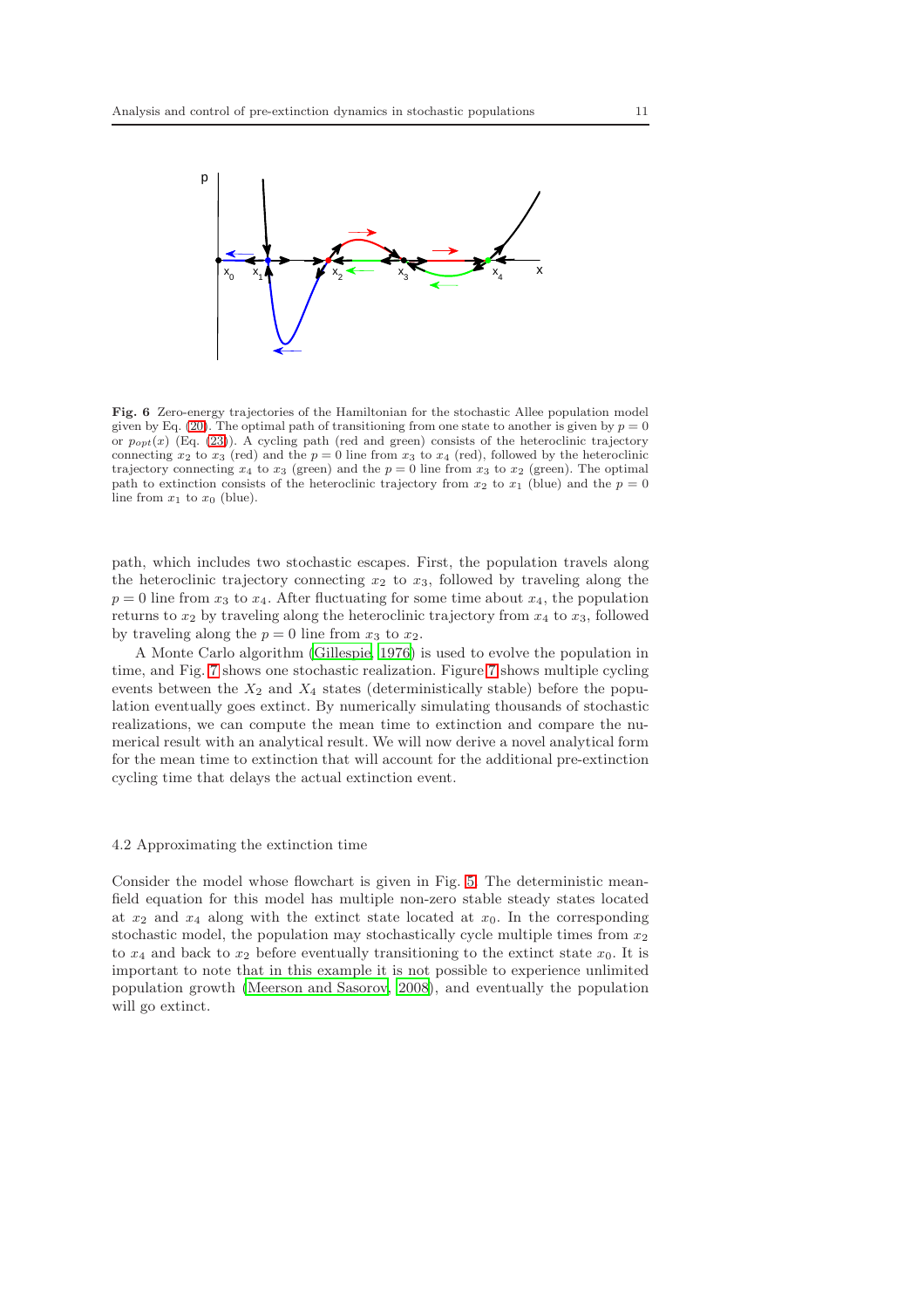

<span id="page-11-0"></span>Fig. 7 A single realization exhibiting cycling and extinction in the stochastic cycling population model. The non-zero deterministic stable states are shown by the green lines, while the deterministic unstable states are shown by the red dashed lines. The parameter values are  $\mu = 3.25, \ \alpha = 0.465, \ \beta = 0.048, \ \lambda = 3.96, \ \sigma = 1.905, \ \text{and} \ K = 14.$ 

If the system is located at  $x_2$ , there are only two options for a stochastic switch: 1) the population can go to the extinct state  $x_0$ , or 2) the population can switch to  $x_4$ . Since the population will eventually go extinct, it follows that any stochastic switch from  $x_2$  to  $x_4$  must result in a following switch from  $x_4$  back to  $x_2$  at some later time. Furthermore, the population may cycle from  $x_2$  to  $x_4$  and back to  $x_2$ any number of times before the population eventually goes extinct by switching from  $x_2$  to the absorbing extinct state  $x_0$ .

In isolation, the probability of the population switching from  $x_2$  to  $x_0$  can be approximated as  $1/\tau_{20}$ . Similarly, the probability of the population switching from  $x_2$  to  $x_4$  can be approximated by  $1/\tau_{24}$ . Recall that both  $\tau_{20}$  and  $\tau_{24}$  can be approximated using Eq. [\(11\)](#page-4-1). However, in the cycling model, these switches do not occur in isolation. Rather, there is a "competition" as to which switch will happen first. Therefore, we must compute the probability of one switch occurring before the other. The probability of the population switching from  $x_2$  to  $x_0$  before switching from  $x_2$  to  $x_4$  is

<span id="page-11-1"></span>
$$
\mathcal{P}_{20} = \frac{\frac{1}{\tau_{20}}}{\frac{1}{\tau_{20}} + \frac{1}{\tau_{24}}} = \frac{\tau_{24}}{\tau_{20} + \tau_{24}}.
$$
\n(25)

Note that we will use the general notation  $\mathcal{P}_{ij}$  to denote the probability that an escape from  $x_i$  to  $x_j$  happens first. Also,  $\mathcal{P}_{24} = 1 - \mathcal{P}_{20}$  because there are only two switching options.

To find the MTE, we use a probabilistic argument whereby the probability of a given event (immediate extinction, one cycle followed by extinction, two cycles followed by extinction, etc.) is weighted by the approximate time of each event. Each transition time is found using Eq. [\(11\)](#page-4-1), and it should be noted that each probability term is written in terms of these approximate transition times (e.g. Eq. [\(25\)](#page-11-1)). The MTE thus becomes the sum of the expected times for all possible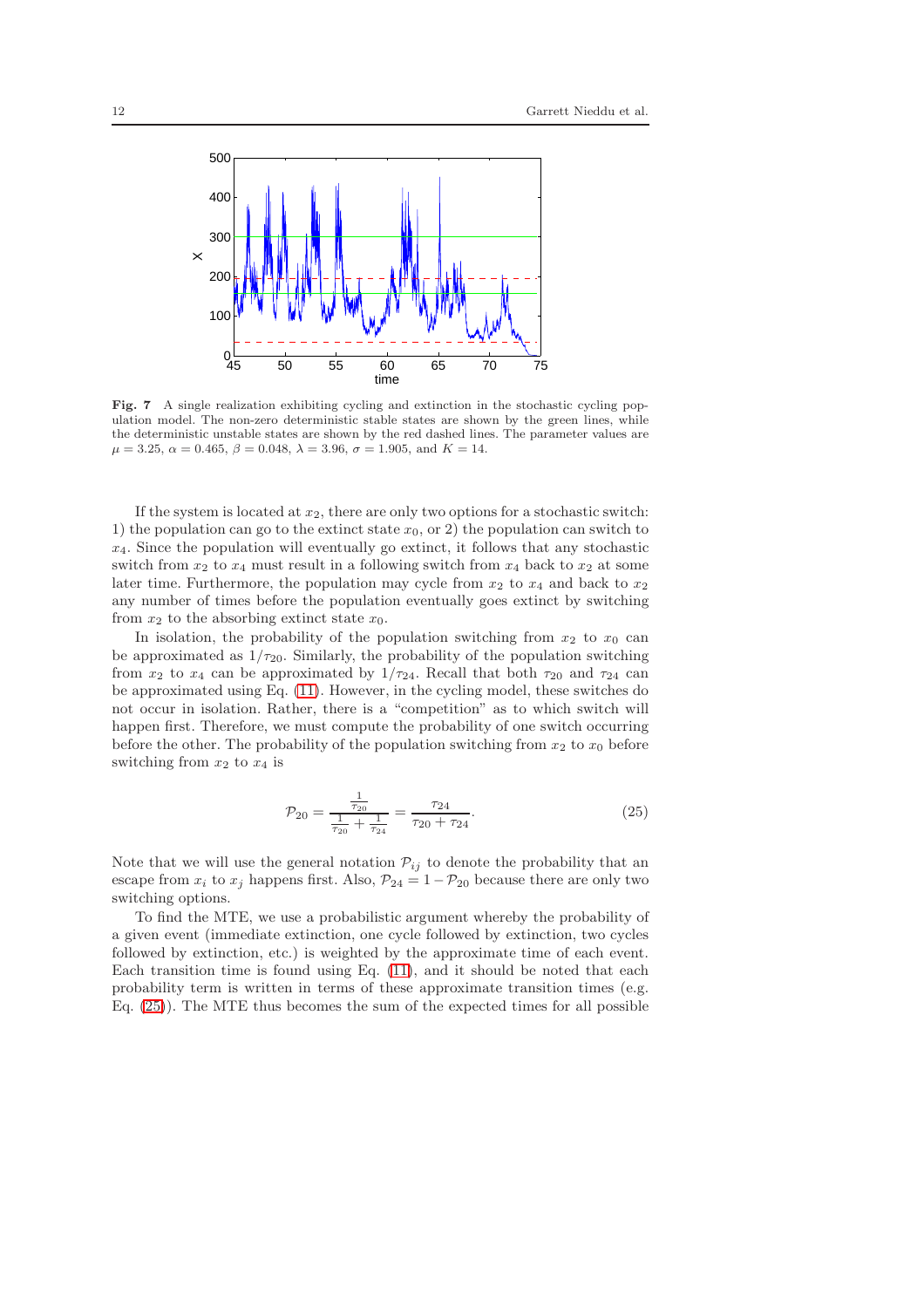

<span id="page-12-2"></span>Fig. 8 Mean time to extinction for the stochastic cycling population model with an initial population given by  $X_2$ . The solid curves are found using the analytical approximation given by Eq. [\(26c\)](#page-12-1), and the symbols represent the corresponding numerical simulation results. The numerical results are based on 5,000 simulations with  $\mu = 3.307$ ,  $\alpha = 0.458$ ,  $\beta = 0.047$ , and  $\sigma = 1.8874$  as K and  $\lambda$  are varied.

number of cycles to occur and the final escape from  $x_2$  to  $x_0$ :

$$
MTE = \tau_{20}P_{20} + \sum_{i=0}^{\infty} i(\tau_{24} + \tau_{42})(P_{24})^i P_{20}
$$
 (26a)

$$
= \tau_{20} \mathcal{P}_{20} + \frac{(\tau_{24} + \tau_{42}) \mathcal{P}_{24}}{\mathcal{P}_{20}}
$$
 (26b)

<span id="page-12-1"></span>
$$
=\frac{\tau_{20}\tau_{24}}{\tau_{20}+\tau_{24}}+(\tau_{24}+\tau_{42})\frac{\tau_{20}}{\tau_{24}}.\tag{26c}
$$

As in the stochastic Allee model, the analytical mean time to extinction for the stochastic cycling model can be confirmed using Monte Carlo simulations [\(Gillespie,](#page-15-20) [1976\)](#page-15-20). Figure [8](#page-12-2) shows the comparison between the analytical and numerical mean time to extinction as a function of  $\lambda$  for various choices of carrying capacity K. Each numerical result is based on 5,000 Monte Carlo simulations, and the agreement is excellent. Note that the choice of  $\lambda$  values for this example is limited by the quasi-stationarity requirement. However, in the following section, we continue the exploration of this example using control and show there is excellent agreement for MTE over several orders of magnitude of MTE.

### <span id="page-12-0"></span>5 Speeding up Extinction

The previous section presents a way to find the MTE in a population model with cycling so that extinction is delayed. Often the MTE is of interest in the study of population dynamics because either longevity or quick extinction has value. The population studied in this section should be thought of as pests, and a short MTE should be considered ideal. The control method we model removes individuals at a particular frequency  $\nu$ . This population will have all the same demographic events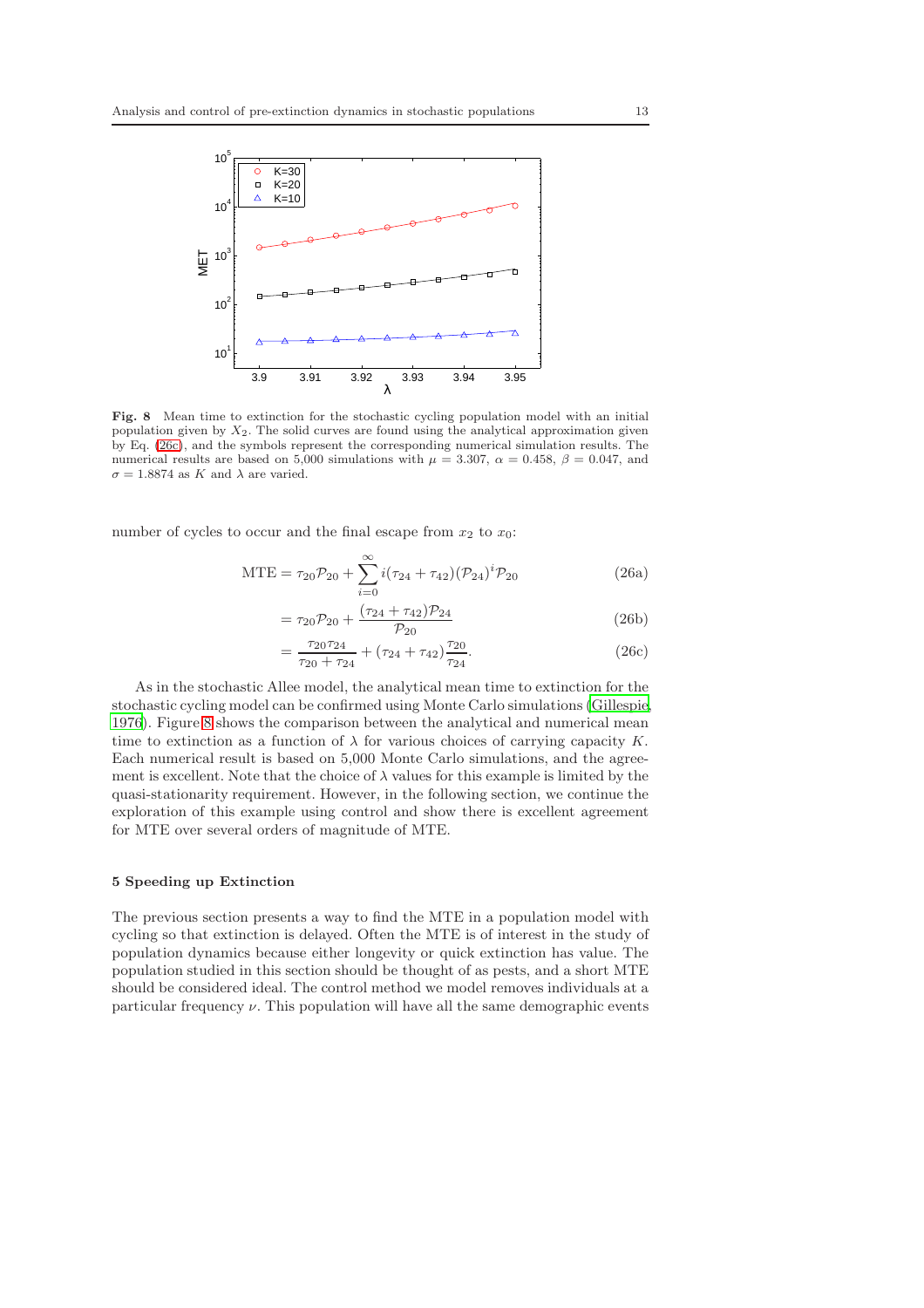

<span id="page-13-1"></span>Fig. 9 Mean time to extinction for the stochastic cycling population model using control with an initial population given by  $X_2$ . The solid curves are found using the analytical approximation. The symbols represent the corresponding numerical simulation results. The numerical results are based on 5,000 simulations with  $\mu = 3.307$ ,  $\alpha = 0.458$ ,  $\beta = 0.047$ ,  $\lambda = 3.94$ , and  $\sigma = 1.8874$  as K and  $\nu$  are varied.

that were seen in the cycling population model, and will have the following event in addition:

$$
\begin{array}{ll}\n\text{Transition} & W(X; r) \\
X \xrightarrow{\nu} \varnothing & \nu.\n\end{array}
$$

In an ecological context one might think of the control term as culling or quarantining.

The only change from the cycling model transition rates given by Eq. [\(19\)](#page-9-0) is in the rate  $w_{-1}$  which now has the form

$$
w_{-1}(x) = \mu x + \frac{\sigma x^3}{6} + \frac{\beta x^5}{120} + \frac{\nu}{K}.
$$
 (27)

Using Eq. [\(4\)](#page-3-0), the modified Hamiltonian will be

<span id="page-13-0"></span>
$$
\mathcal{H}(x,p) = \left(\frac{\alpha x^4}{24} + \frac{\lambda x^2}{2}\right)(e^p - 1) + \left(\mu x + \frac{\sigma x^3}{6} + \frac{\beta x^5}{120} + \frac{\nu}{K}\right)(e^{-p} - 1). \tag{28}
$$

To quantify the change in the MTE as a function of  $\nu$ , we use Eq. [\(26c\)](#page-12-1) and the modified Hamiltonian given by Eq. [\(28\)](#page-13-0).

The analytical mean time to extinction for the stochastic cycling model with control can be confirmed using Monte Carlo simulations [\(Gillespie, 1976\)](#page-15-20). Figure [9](#page-13-1) extends the examples from Fig. [8](#page-12-2) by comparing the analytical and numerical mean time to extinction as a function of  $\nu$ . Each numerical result is based on 5,000 Monte Carlo simulations, and the agreement is excellent over several orders of magnitude of MTE. As expected, when more individuals are removed from the population the MTE decreases.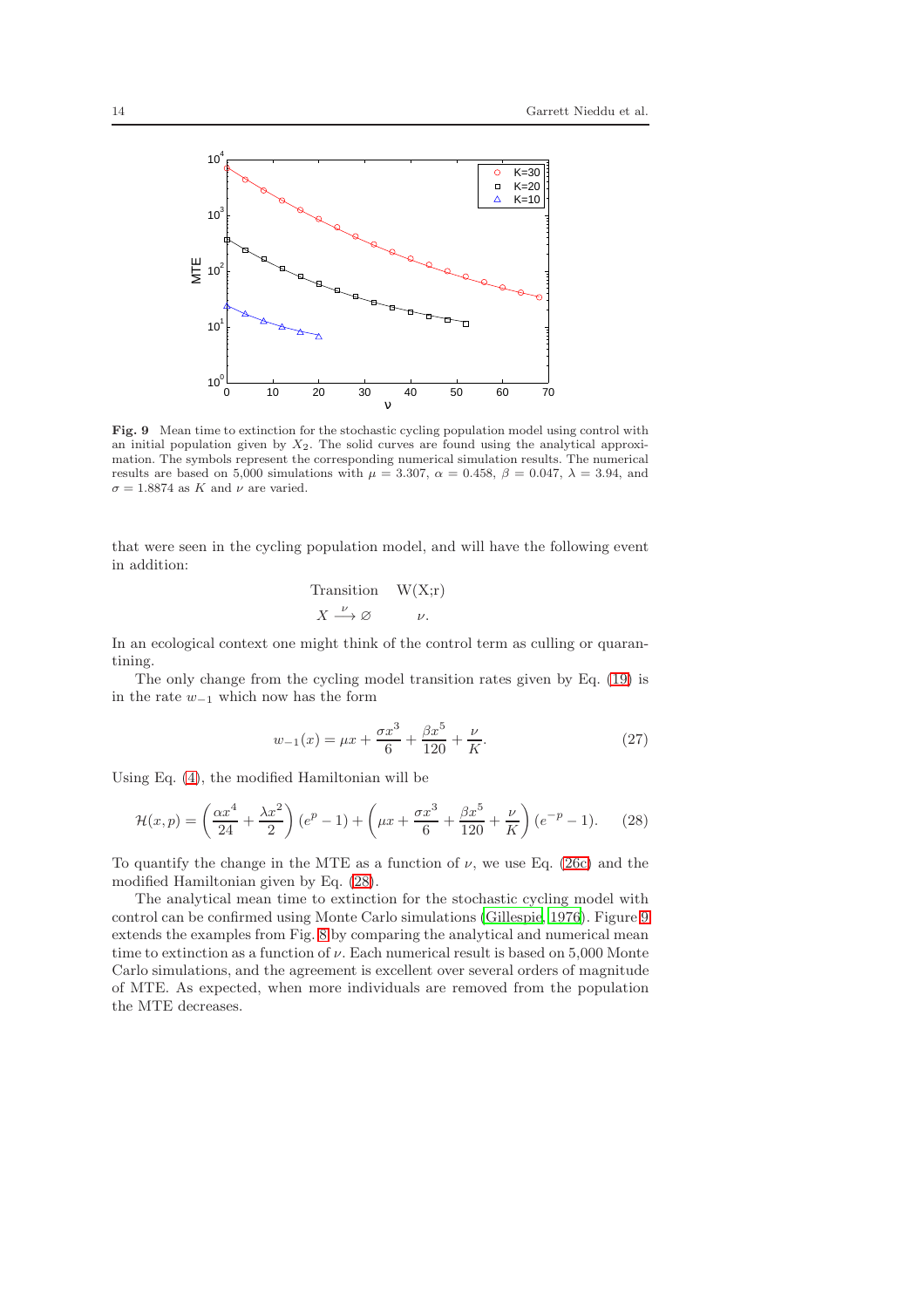### 6 Conclusions and Discussion

In this article, we have considered stochastic population models where the intrinsic or demographic noise eventually causes the population to go extinct. For models that exhibit stochastic cycling between two states, we described the optimal path to extinction and an analytical method to approximate the mean time to extinction. We used a probabilistic argument to understand the pre-extinction dynamics that delay the extinction event.

These results for the MTE can be extended to the general case of a system with  $2n+1$  steady states  $((n \in \mathbb{N}), n > 1)$ , with the possibility of  $n-1$  cycles. We assume there are  $n + 1$  deterministically stable steady states  $\{X_0, X_2, X_4, \ldots, X_{2n}\}\$ alternating with deterministically unstable steady states, and that  $X_0$  is an absorbing extinct state. For a system starting at  $X_2$ ,

<span id="page-14-1"></span>
$$
MTE = \tau_{20}P_{20} + \sum_{i=1}^{n-1} \left[ (\tau_{2i,2i+2} + \tau_{2i+2,2i}P_{2i+2,2i}) \prod_{k=1}^{i} \frac{\mathcal{P}_{2k,2k+2}}{\mathcal{P}_{2k,2k-2}} \right].
$$
 (29)

Note that when situated at  $X_{2n}$ , the stable steady state furthest away from the extinct state, then there is no choice of switching. The only possible switch is from  $X_{2n}$  to  $X_{2n-2}$ , and therefore  $\mathcal{P}_{2n,2n-2} = 1$ . This result can also be extended to find the MTE when the system starts at any of the other deterministically stable steady states. Consider an initial condition  $X_{2k}$  for  $k < n$ . One would need to find the mean time for each escape in the sequence  $X_{2k}$ ,  $X_{2k-2}$ , ...,  $X_0$ . For example, starting at  $X_{2k}$  would reduce the problem to the subsystem of deterministically stable steady states  $\{X_{2k-2}, X_{2k}, \ldots, X_{2n}\}$  for which Eq. [\(29\)](#page-14-1) would approximate the mean escape time to  $X_{k-2}$ . Repeating this procedure leftward and taking the sum of these mean escape times would result in the total MTE.

Lastly, a control method was introduced to the stochastic cycling population model. The mean time to extinction was calculated analytically and was shown to agree well with numerical Monte Carlo simulations. It was shown that the mean time to extinction decreases monotonically with an increased removal program. From an ecological perspective it is important to work towards a quantitative understanding of how control methods (e.g. bio-control agents, culling programs, quarantine programs, or hunting allowances) may affect the longevity of a population.

Acknowledgements We gratefully acknowledge support from the National Science Foundation. GN, LB, and EF were supported by the National Science Foundation awards CMMI-1233397 and DMS-0959461. This material is based upon work while LB was serving at the National Science Foundation. Any opinion, findings, and conclusions or recommendations expressed in this material are those of the authors and do not necessarily reflect the views of the National Science Foundation. We also gratefully acknowledge Dirk Vanderklein and Andrew McDougall for helpful discussions.

#### References

<span id="page-14-0"></span>Allee, W. C., 1931. Animal Aggregations, a Study in General Sociology. Univ. Chicago Press.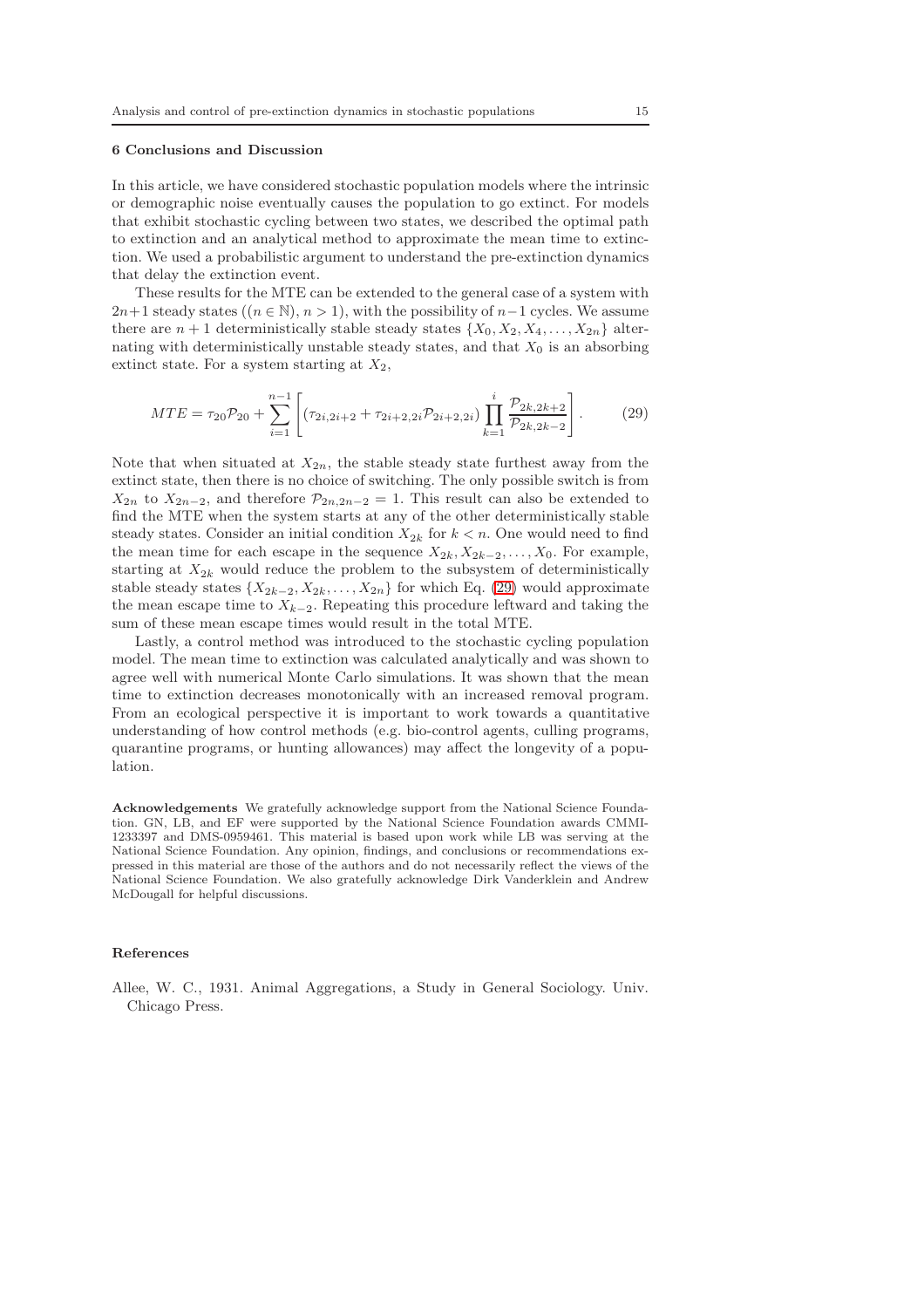- <span id="page-15-4"></span>Assaf, M., Meerson, B., 2010. Extinction of metastable stochastic populations. Phys. Rev. E 81, 021116.
- <span id="page-15-2"></span>Baranchikov, Y. N., Mattson, W. J., Hain, F. P., Payne, T. L., 1991. Forest insect guilds: patterns of interaction with host trees. Tech. Rep. NE-153, Department of Agriculture, Forest Service, Radnor, PA.
- <span id="page-15-10"></span>Berndt, A., Yizhar, O., Gunaydin, L. A., Hegemann, P., Deisseroth, K., 2009. Bi-stable neural state switches. Nature Neurosci. 12 (2), 229–234.
- <span id="page-15-8"></span>Berryman, A. A., 1996. What causes population cycles of forest lepidoptera? Trends Ecol. Evol. 11 (1), 28–32.
- <span id="page-15-1"></span>Billings, L., Bollt, E. M., Schwartz, I. B., 2002. Phase-space transport of stochastic chaos in population dynamics of virus spread. Phys. Rev. Lett. 88, 234101.
- <span id="page-15-3"></span>Coulson, T., Rohani, P., Pascual, M., 2004. Skeletons, noise and population growth: the end of an old debate? Trends Ecol. Evol. 19 (7), 359–364.
- <span id="page-15-14"></span>Dykman, M. I., Mori, E., Ross, J., Hunt, P. M., 1994. Large fluctuations and optimal paths in chemical-kinetics. J. Chem. Phys. 100 (8), 5735–5750.
- <span id="page-15-5"></span>Ebenman, B., Jonsson, T., 2005. Using community viability analysis to identify fragile systems and keystone species. Trends Ecol. Evol. 20 (10), pp. 568–575.
- <span id="page-15-9"></span>Elf, J., Ehrenberg, M., 2004. Spontaneous separation of bi-stable biochemical systems into spatial domains of opposite phases. Systems Biol. 1 (2), 230–236.
- <span id="page-15-15"></span>Elgart, V., Kamenev, A., 2004. Rare event statistics in reaction-diffusion systems. Phys. Rev. E 70, 041106.
- <span id="page-15-17"></span>Forgoston, E., Bianco, S., Shaw, L. B., Schwartz, I. B., 2011. Maximal sensitive dependence and the optimal path to epidemic extinction. B. Math. Biol. 73, 495–514.
- <span id="page-15-13"></span>Gang, H., 1987. Stationary solution of master equations in the large-system-size limit. Phys. Rev. A 36 (12), 5782–5790.
- <span id="page-15-20"></span>Gillespie, D., 1976. A general method for numerically simulating the stochastic time evolution of coupled chemical reactions. J. Comp. Phys. 22 (4), 403–434.
- <span id="page-15-16"></span>Kessler, D. A., Shnerb, N. M., June 2007. Extinction rates for fluctuation-induced metastabilities: A real space WKB approach. J. Stat. Phys. 127 (5), 861–886.
- <span id="page-15-12"></span>Kubo, R., Matsuo, K., Kitahara, K., 1973. Fluctuation and relaxation of macrovariables. J. Stat. Phys. 9 (1), 51–96.
- <span id="page-15-7"></span>Lande, R., 1993. Risks of population extinction from demographic and environmental stochasticity and random catastrophes. Am. Nat. 142 (6), 911–927.
- <span id="page-15-6"></span>Leigh, E. G., 1981. The average lifetime of a population in a varying environment. J. Theor. Biol. 90 (2), 213 – 239.
- <span id="page-15-19"></span>Lidicker Jr, W. Z., 2010. The Allee effect: Its history and future importance. The Open Ecology Journal 3, 71–82.
- <span id="page-15-21"></span>Meerson, B., Sasorov, P. V., 2008. Noise-driven unlimited population growth. Phys. Rev. E 78, 060103(R).
- <span id="page-15-0"></span>Rand, D. A., Wilson, H. B., November 1991. Chaotic stochasticity - A ubiquitous source of unpredictability in epidemics. P. Roy. Soc. B - Biol. Sci. 246 (1316), 179–184.
- <span id="page-15-11"></span>Samoilov, M., Plyasunov, S., Arkin, A. P., 2005. Stochastic amplification and signaling in enzymatic futile cycles through noise-induced bistability with oscillations. P. Natl. Acad. Sci. USA 102 (7), 2310–2315.
- <span id="page-15-18"></span>Schwartz, I. B., Forgoston, E., Bianco, S., Shaw, L. B., 2011. Converging towards the optimal path to extinction. J. R. Soc. Interface 8 (65), 1699–1707.